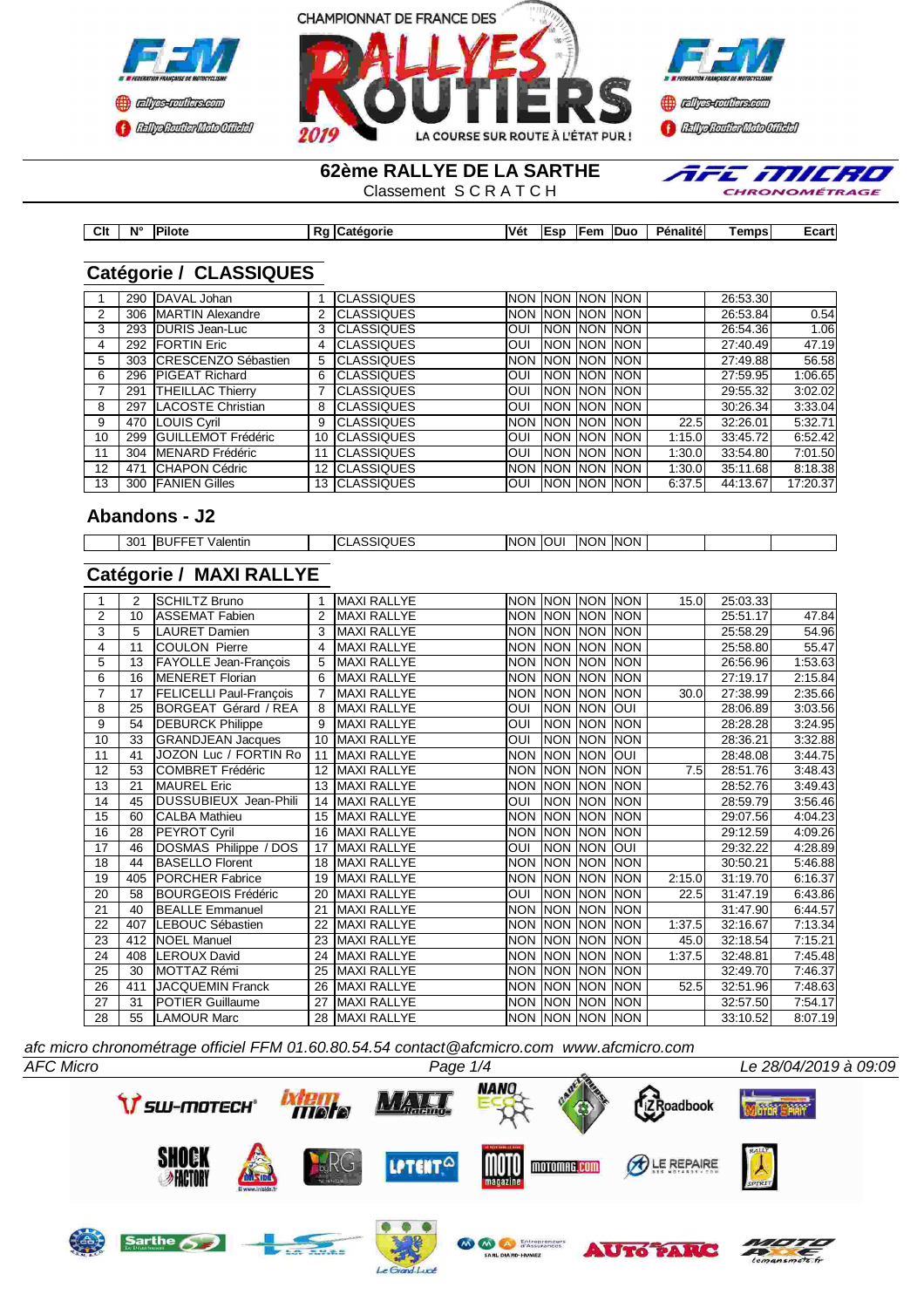



#### 62ème RALLYE DE LA SARTHE Classement S C R A T C H

| <b>CHRONOMÉTRAG</b> |
|---------------------|
|                     |
|                     |
|                     |

AFE MILRO

| <b>Catégorie / MAXI RALLYE</b> |
|--------------------------------|

| 29 | 61  | <b>BARRIOT</b><br>Christoph<br>Jean-( | 29 | RALLYE<br><b>IMAXI</b> | <b>NON</b> | <b>INON</b> | <b>NON</b>  | <b>INON</b> | 2:07.5 | $\overline{\phantom{a}}$<br>34:54.72 | 0.51<br>ا39.،<br>ັບເປ |
|----|-----|---------------------------------------|----|------------------------|------------|-------------|-------------|-------------|--------|--------------------------------------|-----------------------|
| 30 | 406 | <b>BOISSERIE</b><br>Philippe          | 30 | RALLYE<br><b>IMAXI</b> | <b>NON</b> | <b>INON</b> | <b>INON</b> | <b>INON</b> | 2:30.0 | 35.10<br>19.63<br><u>ບບ</u>          | 10:16.30              |

**Clt N° Pilote Rg Catégorie Vét Esp Fem Duo Pénalité Temps Ecart**

### **Abandons - J2**

| $\epsilon$<br>$\mathbf{u}$ | ،M۲<br>⊣ או<br>$\mathcal{L}$<br>Svlvain<br>$\sim$ $-$ | $\sqrt{r}$<br>, ,<br>I MA<br>ורי<br>.           | ING<br>)N | ΙN<br>IN( | INO'<br>ΙN | <b>INON</b> |  |  |
|----------------------------|-------------------------------------------------------|-------------------------------------------------|-----------|-----------|------------|-------------|--|--|
| $A \cap Q$<br>ຯ∪ພ          | <b>JUIN</b><br>. .<br>Jerôme                          | $\sqrt{r}$<br>$\mathbf{v}$<br>: MP<br>¬∧.<br>-- | IN(<br>)N | INK<br>'N | ∣NO!<br>'N | <b>INON</b> |  |  |

## **Catégorie / RALLYE 1**

|                 | 4   | <b>BREBAN Luc</b>          |                | <b>RALLYE 1</b>     |            |                | NON NON NON NON       |            | 22.5              | 25:51.80 |          |
|-----------------|-----|----------------------------|----------------|---------------------|------------|----------------|-----------------------|------------|-------------------|----------|----------|
| 2               | 8   | DAVID Maxime               | $\overline{2}$ | <b>RALLYE 1</b>     | <b>NON</b> |                | <b>INON INON INON</b> |            |                   | 26:52.60 | 1:00.80  |
| 3               | 420 | <b>RIBOT Stève</b>         | 3              | <b>RALLYE 1</b>     |            |                | NON INON INON INON    |            |                   | 27:13.12 | 1:21.32  |
| 4               | 18  | <b>GAMBINO Davy</b>        | 4              | RALLYE <sub>1</sub> |            |                | NON NON NON NON       |            |                   | 27:14.36 | 1:22.56  |
| 5               | 93  | <b>CASTELEYN Rémi</b>      |                | RALLYE <sub>1</sub> |            |                | NON NON NON NON       |            |                   | 27:34.79 | 1:42.99  |
| 6               | 99  | <b>DEVILLARD Mathieu</b>   | 6              | <b>RALLYE 1</b>     | <b>NON</b> |                | NON NON NON           |            |                   | 27:49.55 | 1:57.75  |
| 7               | 114 | <b>BOUHATOUS Gabriel</b>   |                | RALLYE <sub>1</sub> | <b>NON</b> |                | <b>NON NON NON</b>    |            | 45.0              | 27:57.07 | 2:05.27  |
| 8               | 94  | <b>LARUE Gilles</b>        | 8              | <b>RALLYE 1</b>     | <b>OUI</b> |                | NON NON NON           |            | 37.5              | 28:23.71 | 2:31.91  |
| 9               | 426 | <b>GATE Damien</b>         | 9              | RALLYE 1            | <b>NON</b> | NON NON        |                       | <b>NON</b> |                   | 29:00.92 | 3:09.12  |
| 10              | 113 | <b>GROSSE Johann</b>       | 10             | <b>RALLYE 1</b>     | <b>NON</b> | <b>NON NON</b> |                       | <b>NON</b> | 7.5               | 29:07.83 | 3:16.03  |
| 11              | 105 | SIMONNET Hervé             | 11             | <b>RALLYE 1</b>     | OUI        |                | NON NON               | <b>NON</b> | 30.0              | 29:20.39 | 3:28.59  |
| 12              | 91  | <b>GRATIOT Caroline</b>    |                | 12 RALLYE 1         | <b>NON</b> | loui           | <b>OUI</b>            | <b>NON</b> |                   | 29:51.73 | 3:59.93  |
| $\overline{13}$ | 95  | LOUSSEREAUX David          |                | 13 RALLYE 1         |            |                | NON NON NON NON       |            |                   | 30:01.08 | 4:09.28  |
| 14              | 438 | <b>AMADIEU Yoann</b>       | 14             | <b>RALLYE 1</b>     | <b>NON</b> |                | NON NON NON           |            | 37.5              | 30:08.71 | 4:16.91  |
| 15              | 117 | <b>BROUSTE Laurent</b>     |                | 15 RALLYE 1         | <b>OUI</b> |                | NON NON NON           |            |                   | 31:08.27 | 5:16.47  |
| 16              | 423 | HAYE Benjamin              | 16             | <b>RALLYE 1</b>     | <b>NON</b> |                | NON NON               | <b>NON</b> | 2:22.5            | 31:12.96 | 5:21.16  |
| 17              | 101 | <b>BACCA Riccardo</b>      | 17             | <b>RALLYE 1</b>     |            |                | NON NON NON NON       |            | 30.0 <sub>l</sub> | 31:35.44 | 5:43.64  |
| 18              |     | 424 GAREST Johan           | 18             | <b>RALLYE 1</b>     |            |                | NON NON NON NON       |            | 1:30.0            | 33:20.45 | 7:28.65  |
| 19              | 422 | JOYAU Laurent              | 19             | <b>RALLYE 1</b>     |            |                | NON NON NON NON       |            | 1:07.5            | 33:44.54 | 7:52.74  |
| 20              | 429 | <b>ROQUAIN Kevin</b>       | 20             | RALLYE <sub>1</sub> | <b>NON</b> |                | <b>NON NON NON</b>    |            | 37.5              | 34:33.34 | 8:41.54  |
| 21              | 430 | <b>GARNIER Mickaël</b>     | 21             | <b>RALLYE 1</b>     | <b>NON</b> |                | NON NON NON           |            | 3:45.0            | 34:48.64 | 8:56.84  |
| 22              |     | 432 MASSON Hugues-Olivier/ | 22             | <b>RALLYE 1</b>     | <b>NON</b> | <b>NON NON</b> |                       | lour       | 7.5               | 34:53.79 | 9:01.99  |
| 23              | 437 | <b>MORSALINE Thibaud</b>   |                | 23 RALLYE 1         | <b>NON</b> | NON NON        |                       | <b>NON</b> | 52.5              | 34:56.06 | 9:04.26  |
| 24              | 434 | DELPLANQUE Romain          |                | 24 RALLYE 1         |            |                | NON NON NON NON       |            | 2:22.5            | 35:20.06 | 9:28.26  |
| 25              | 427 | <b>DUJARRIER Thierry</b>   | 25             | <b>RALLYE 1</b>     | <b>NON</b> |                | <b>NON NON NON</b>    |            | 2:07.5            | 35:56.84 | 10:05.04 |
| 26              |     | 104 PREUDHOMME Benjami     |                | 26 RALLYE 1         | NON JOUI   |                | NON NON               |            | 37.5              | 36:13.45 | 10:21.65 |
|                 |     |                            |                |                     |            |                |                       |            |                   |          |          |

## **Abandons - J1**

|  | 109 FRANCOIS Nicolas   | <b>RALLYE 1</b>  | INON INON INON INON        |  |  |  |
|--|------------------------|------------------|----------------------------|--|--|--|
|  | 122 BLEUSEZ David      | <b>RALLYE 1</b>  | INON INON INON INON        |  |  |  |
|  | 130 BAUMGARTNER Jérôme | <b>IRALLYE 1</b> | INON INON INON INON I      |  |  |  |
|  | 425 ILEHOUX Thierry    | <b>RALLYE 1</b>  | INON INON INON INON        |  |  |  |
|  | 428 CADIOU Jean-Manuel | <b>RALLYE 1</b>  | <b>INON INON INON INON</b> |  |  |  |
|  | 431 D'ABRIGEON Franck  | <b>IRALLYE 1</b> | INON INON INON INON        |  |  |  |

## **Abandons - J2**

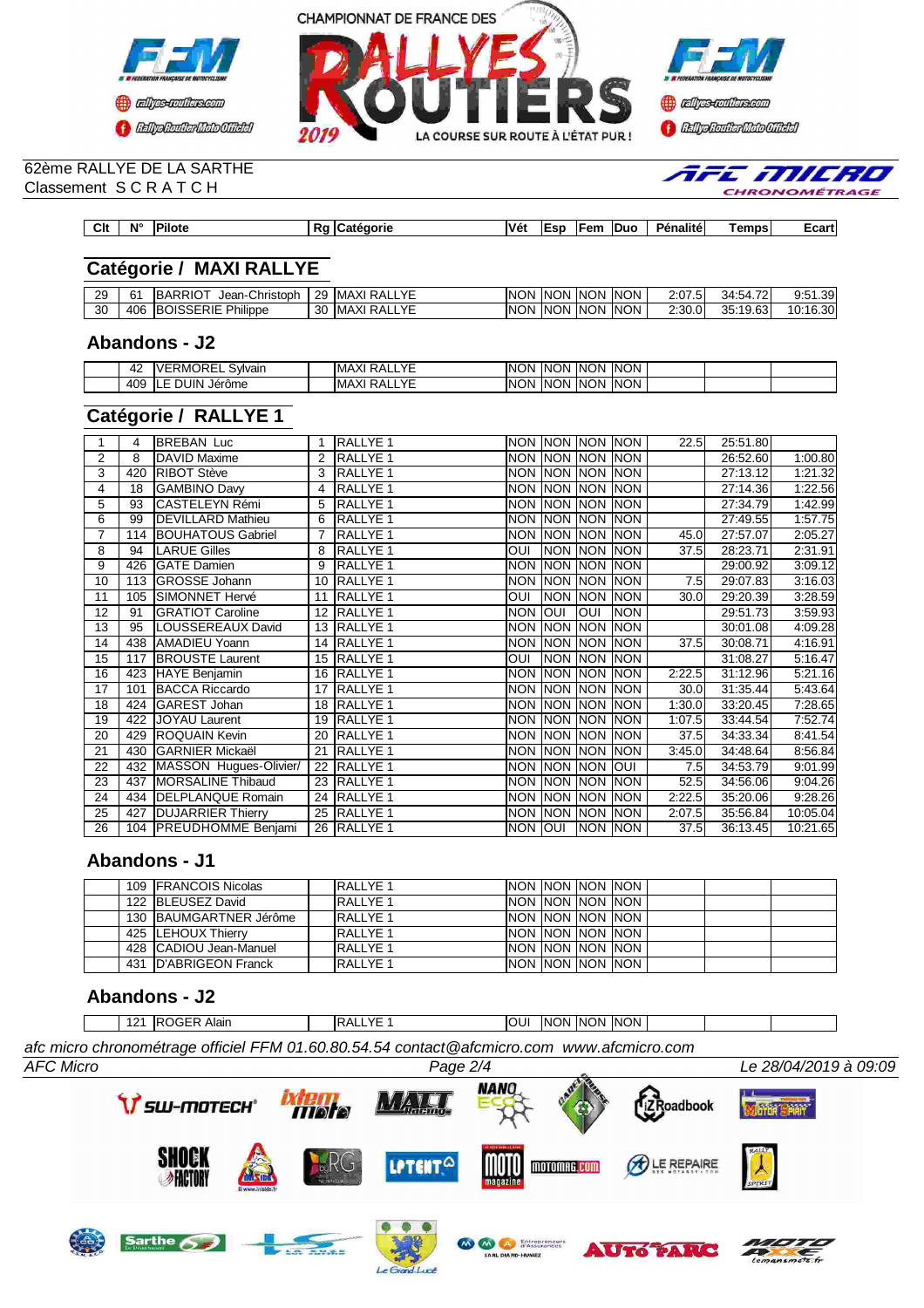



#### 62ème RALLYE DE LA SARTHE Classement S C R A T C H

| AFE MILH |  |
|----------|--|

| Clt | $N^{\circ}$ | Pilote | . г. | eaoric<br>лтг | نفلا | .er<br>ΙE<br>м. | ⊡em | Duc | .<br>Pénalite | ⊺emps | ⊸⊌a⊪u |
|-----|-------------|--------|------|---------------|------|-----------------|-----|-----|---------------|-------|-------|

# **Catégorie / RALLYE 2**

|    | 20  | <b>NIMIS Benoît</b>        |    | <b>RALLYE 2</b>     |            |                  | Inon Inon Inon Inon   |             | 7.5               | 24:59.50 |          |
|----|-----|----------------------------|----|---------------------|------------|------------------|-----------------------|-------------|-------------------|----------|----------|
| 2  | 7   | <b>BREBION Tanguy</b>      |    | RALLYE <sub>2</sub> |            |                  | NON NON NON           | <b>NON</b>  |                   | 25:03.67 | 4.17     |
| 3  | 6   | <b>AULAS Jean-Mary</b>     | 3  | RALLYE <sub>2</sub> |            |                  | NON INON INON         | <b>INON</b> |                   | 25:19.51 | 20.01    |
| 4  | 164 | <b>PETUAUD-LETANG Brun</b> |    | RALLYE <sub>2</sub> | <b>NON</b> |                  | NON NON               | <b>INON</b> |                   | 25:40.17 | 40.67    |
| 5  | 15  | <b>GONZALEZ Emmanuel</b>   | 5  | <b>RALLYE 2</b>     |            |                  | NON NON NON NON       |             |                   | 25:49.66 | 50.16    |
| 6  | 165 | <b>IDELORME</b> Maxime     |    | RALLYE <sub>2</sub> |            |                  | NON INON INON         | <b>INON</b> |                   | 25:51.07 | 51.57    |
| 7  | 161 | <b>CADENET Clément</b>     |    | RALLYE <sub>2</sub> | <b>NON</b> | loui             | <b>NON NON</b>        |             |                   | 26:28.56 | 1:29.06  |
| 8  | 163 | <b>JOUANEN Vincent</b>     | 8  | <b>RALLYE 2</b>     | <b>NON</b> |                  | <b>INON INON INON</b> |             | 22.5              | 26:31.24 | 1:31.74  |
| 9  |     | 180 OVERNEY Christophe     | 9  | <b>RALLYE 2</b>     | lUO        |                  | <b>INON INON INON</b> |             |                   | 26:49.39 | 1:49.89  |
| 10 | 166 | <b>BRUNEAU Mathieu</b>     | 10 | <b>RALLYE 2</b>     | <b>NON</b> |                  | <b>INON INON</b>      | <b>INON</b> |                   | 27:34.50 | 2:35.00  |
| 11 | 181 | <b>RINGEVAL Julien</b>     | 11 | <b>RALLYE 2</b>     | <b>NON</b> |                  | <b>INON INON INON</b> |             |                   | 27:54.54 | 2:55.04  |
| 12 |     | 456 RICHARD David          |    | 12 RALLYE 2         |            |                  | NON INON INON         | <b>NON</b>  |                   | 29:20.43 | 4:20.93  |
| 13 | 458 | GOUBET Jean-Christoph      | 13 | <b>RALLYE 2</b>     | <b>NON</b> | <b>INON INON</b> |                       | <b>INON</b> |                   | 30:07.58 | 5:08.08  |
| 14 |     | 454 IMENERET Mickaël       | 14 | <b>RALLYE 2</b>     | <b>NON</b> |                  | <b>INON INON</b>      | <b>INON</b> | 15.0 <sub>l</sub> | 30:21.38 | 5:21.88  |
| 15 |     | 179 CANET Jean-Francois    |    | 15 RALLYE 2         | <b>OUI</b> |                  | NON NON NON           |             | 22.5              | 31:12.11 | 6:12.61  |
| 16 | 450 | <b>DUBUC Pierre-Adrien</b> | 16 | <b>RALLYE 2</b>     | <b>NON</b> | <b>INON INON</b> |                       | <b>INON</b> | 22.5              | 31:16.68 | 6:17.18  |
| 17 |     | 168 STEPHAN Pierre         | 17 | <b>RALLYE 2</b>     | <b>NON</b> | <b>INON</b>      | <b>NON</b>            | <b>INON</b> | 3:30.0            | 32:37.46 | 7:37.96  |
| 18 |     | 162 DUPUIS-MAURIN Valéry   | 18 | <b>RALLYE 2</b>     |            | NON INON IOUI    |                       | <b>NON</b>  | 3:30.0            | 33:18.63 | 8:19.13  |
| 19 | 170 | <b>GILLI Aurélien</b>      | 19 | <b>RALLYE 2</b>     | <b>NON</b> | loui             | <b>NON</b>            | <b>INON</b> | 3:30.0            | 33:33.89 | 8:34.39  |
| 20 |     | 452 MARTINEAU Bertrand     | 20 | <b>RALLYE 2</b>     | <b>NON</b> | <b>NON</b>       | <b>NON</b>            | <b>NON</b>  | 4:45.0            | 36:36.68 | 11:37.18 |
| 21 |     | 449 SAUVAGE Mathias        | 21 | <b>RALLYE 2</b>     |            |                  | NON NON NON NON       |             | 22.5              | 37:29.36 | 12:29.86 |
| 22 |     | 173   MESSEGHEM Christian  |    | 22 RALLYE 2         | <b>OUI</b> |                  | <b>INON INON INON</b> |             | 5:30.0            | 39:22.16 | 14:22.66 |

## **Abandons - J1**

| 457<br>ຯ∪ພ | <b>\SNE</b><br>Laurent<br>LT      | VE<br>-<br>YAL.<br>$\bf{v}$<br>. . <i>.</i> | INC<br>וחר | -INN<br>וחר | <b>INON</b> | <b>INON</b>        |  |  |
|------------|-----------------------------------|---------------------------------------------|------------|-------------|-------------|--------------------|--|--|
| 45F<br>ຯ∪ພ | <b>.</b><br><b>IKERN</b><br>Simon | VE<br>YAL.<br>.<br>--                       | INC<br>٦M  | IN)<br>ገለነ  | <b>INON</b> | <b>INON</b><br>ישו |  |  |

# **Catégorie / RALLYE 3**

|                | 241 | <b>GROLAND Raphaël</b>     |    | RALLYE <sub>3</sub> | <b>OUI</b>      | <b>INON INON INON</b> |            |             |         | 27:33.84 |          |
|----------------|-----|----------------------------|----|---------------------|-----------------|-----------------------|------------|-------------|---------|----------|----------|
| 2              |     | 240 COURTAUD Mathias       |    | <b>RALLYE 3</b>     | <b>NON</b>      | loui                  | <b>NON</b> | <b>INON</b> | 1:00.0  | 27:42.09 | 8.25     |
| 3              |     | 238 ROUTHIER Florent       | 3  | RALLYE 3            |                 | <b>NON NON NON</b>    |            | <b>INON</b> | 1:00.0  | 28:06.22 | 32.38    |
| 4              |     | 233 COLLIOT Philippe       | 4  | RALLYE <sub>3</sub> |                 | INON INON INON        |            | <b>INON</b> |         | 29:31.09 | 1:57.25  |
| 5              |     | 246 DION Fabrice           | 5  | RALLYE <sub>3</sub> |                 | Inon Inon Inon Inon   |            |             |         | 30:19.66 | 2:45.82  |
| 6              |     | 249 BOURGEOIS Quentin      | 6  | <b>RALLYE 3</b>     | <b>NON JOUL</b> |                       | <b>NON</b> | <b>INON</b> | 37.5    | 30:41.49 | 3:07.65  |
| $\overline{7}$ |     | 235 JARNAC Thomas          |    | RALLYE <sub>3</sub> | NON JOUI        |                       | <b>NON</b> | <b>INON</b> | 2:52.5  | 30:46.36 | 3:12.52  |
| 8              |     | 463 AUBEY Maxime           | 8  | RALLYE 3            |                 | INON INON INON        |            | <b>INON</b> |         | 31:17.58 | 3.43.74  |
| 9              |     | 236 CRESCENCIO Pedro       | 9  | RALLYE 3            |                 | Inon Inon Inon Inon   |            |             |         | 31:19.09 | 3:45.25  |
| 10             |     | 462 <b>IDEBERTEIX</b> Yann |    | 10 RALLYE 3         |                 | Inon Inon Inon Inon   |            |             | 1:00.0  | 33:15.36 | 5:41.52  |
| 11             | 231 | <b>GRASSIAN Baptiste</b>   | 11 | RALLYE <sub>3</sub> |                 | Inon Inon Inon Inon   |            |             | 3:07.5  | 35:06.96 | 7:33.12  |
| 12             | 251 | <b>GERMANIQUE Pascal</b>   | 12 | RALLYE 3            | <b>OUI</b>      | <b>INON INON</b>      |            | <b>INON</b> |         | 35:13.52 | 7:39.68  |
| 13             |     | 243 IDUHAMEL Théo          |    | 13 RALLYE 3         | <b>NON JOUL</b> |                       | <b>NON</b> | <b>INON</b> | 11:37.5 | 41:32.95 | 13:59.11 |
| 14             | 242 | <b>IDUHAMEL Daniel</b>     |    | 14 RALLYE 3         |                 | INON INON INON        |            | <b>INON</b> | 12:07.5 | 41:59.42 | 14:25.58 |

## **Abandons - J2**

| $\cdots$<br><b>INON</b><br>$N \cap$<br>$\sqrt{r}$<br>ABI<br><b>INON</b><br><b>MADK</b><br>DЛ<br>эN<br>INO<br>`NC<br>aurent<br>-<br>ᇺ<br>᠇ᡃᠣ<br>LY.<br>. .<br>. . |  |  |  |  |  |
|------------------------------------------------------------------------------------------------------------------------------------------------------------------|--|--|--|--|--|
|                                                                                                                                                                  |  |  |  |  |  |

*afc micro chronométrage officiel FFM 01.60.80.54.54 contact@afcmicro.com www.afcmicro.com*

Le Grand-Lucé